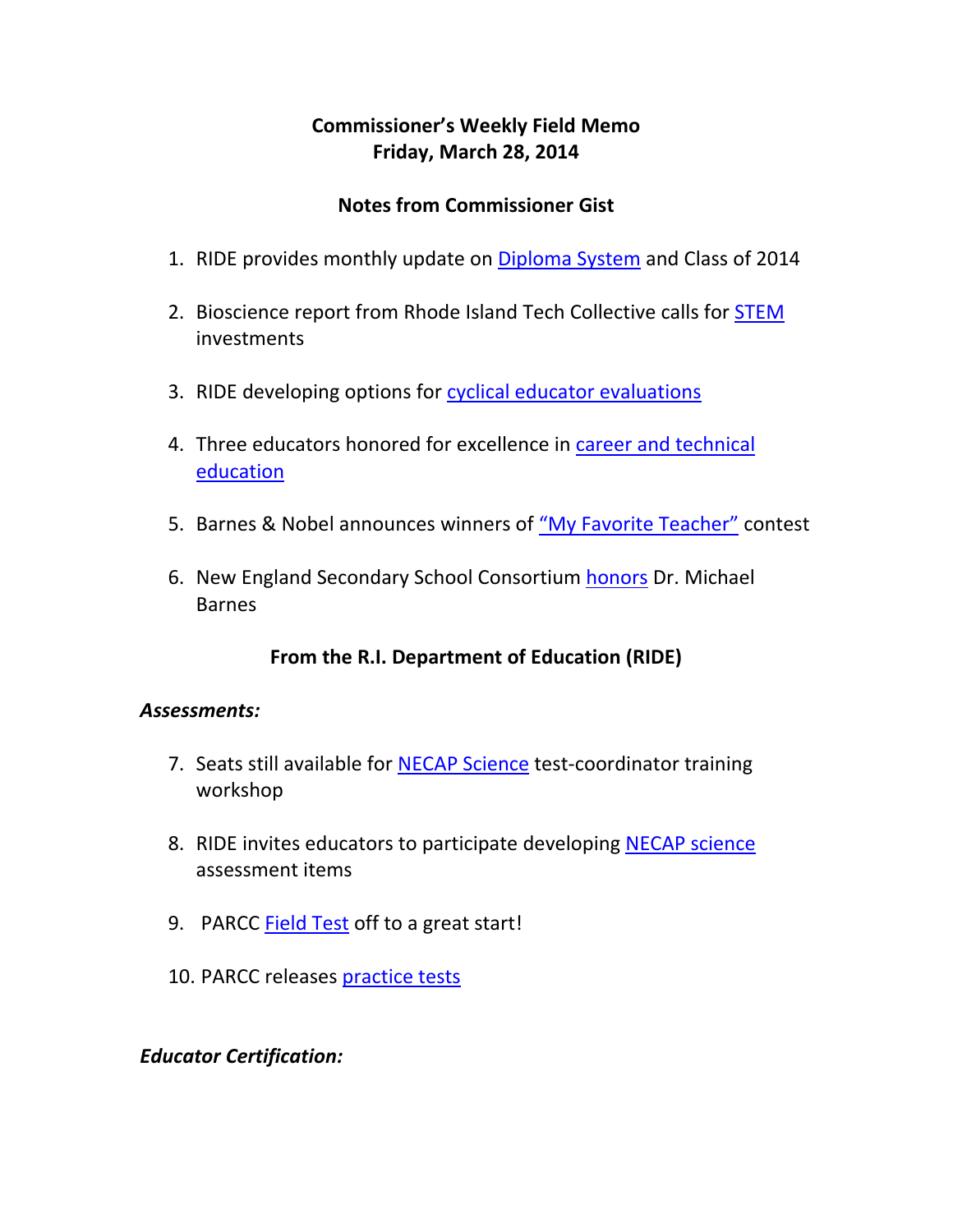11. Online certification renewal for full certificates available through My eCert

### *Data and Reports:*

12. High School NECAP Retake Data Update

### *Race to the Top:*

13. Race to the Top Webinar on No-Cost Extension Funding Options for **Districts** 

### *Legal:*

14. Commissioner's decisions issued regarding residency, summer‐ school fees, Commissioner's authority

### *Events:*

15. 2014 RI Social Studies Summer Institute – Save the Date and Call for Proposals

### **From the U.S. Department of Education**

16. U.S. Department of Education, White House issue report on Race to the Top

## **From other organizations**

17. Workshop offered on water quality, wetland exploration

### **Attachments to this Field Memo**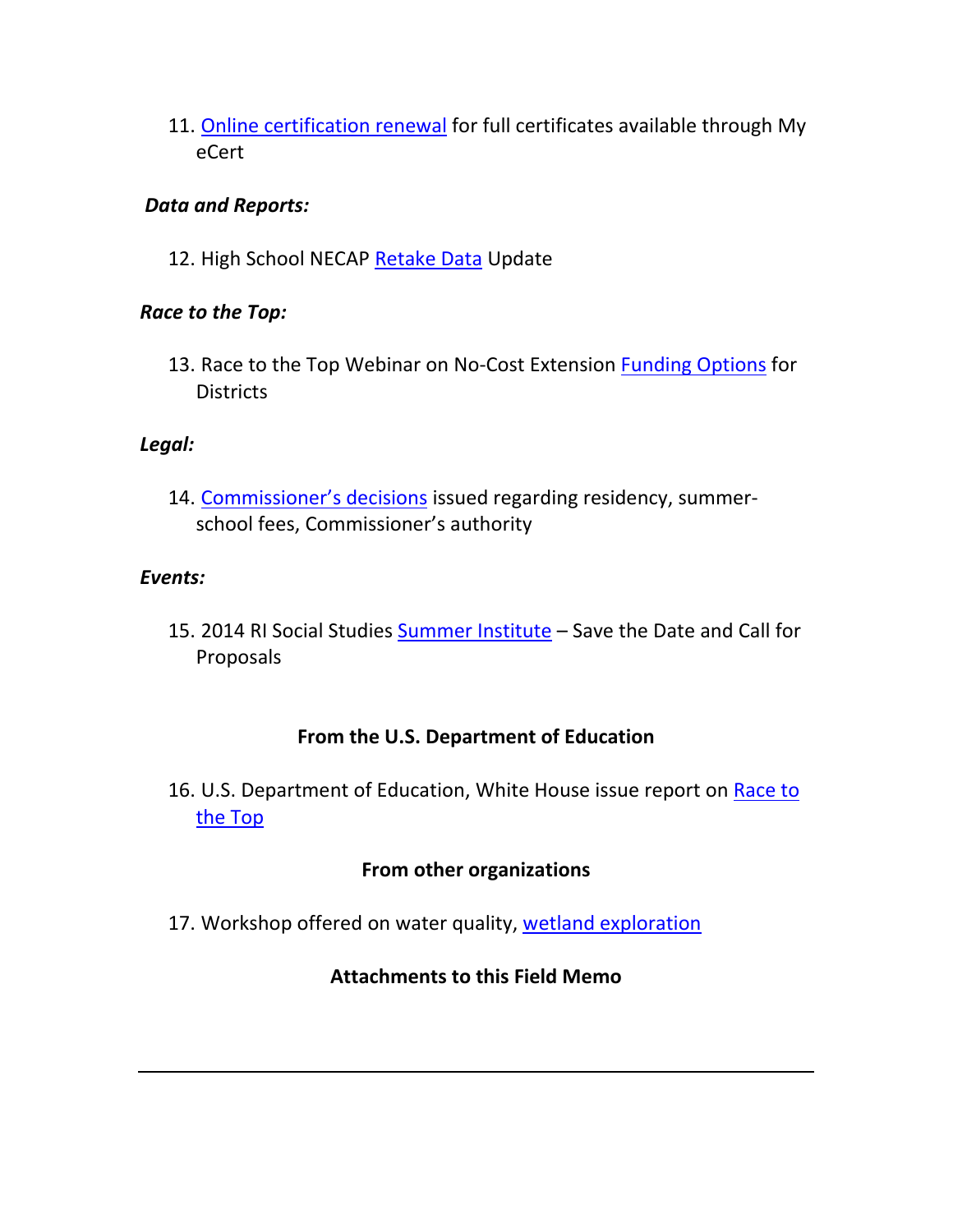### **Action Item Calendar**

**Today** (March 28): Distinguished Educator recommendations due **Today** (March 28): Textbook lists due

### **Notes from Commissioner Gist**

# **1. RIDE provides monthly update on Diploma System and Class of 2014**

On Monday, I provided the Board of Education with our monthly update on the progress that students in the Class of 2014 are making toward fulfilling the state‐assessment component of the Rhode Island Diploma System.

About 10,500 students in the Class of 2014 took the NECAP assessments in their junior year (October 2012), and about 60 percent met the graduation requirements at that time. In October 2013, about 3,200 high‐school seniors retook the NECAP. We released the results from this assessment in January. Of the high‐school seniors who retook the NECAP assessments, approximately 1,400 made growth or attained at least partial proficiency and thus met this graduation requirement. That meant that about 73 percent of the students who took the high‐school assessments in 2012 had met the graduation requirement as of January.

Last month, I reported to the Board that an additional 227 students met the cut scores on any of the other assessments that RIDE has approved, bringing the level of students eligible for graduation up to 76 percent. This month, at least 200 additional students have met the graduation requirements through success on other approved assessments or by admission to competitive, non‐open enrollment postsecondary schools. We are still collecting data from LEAs on the number of students who have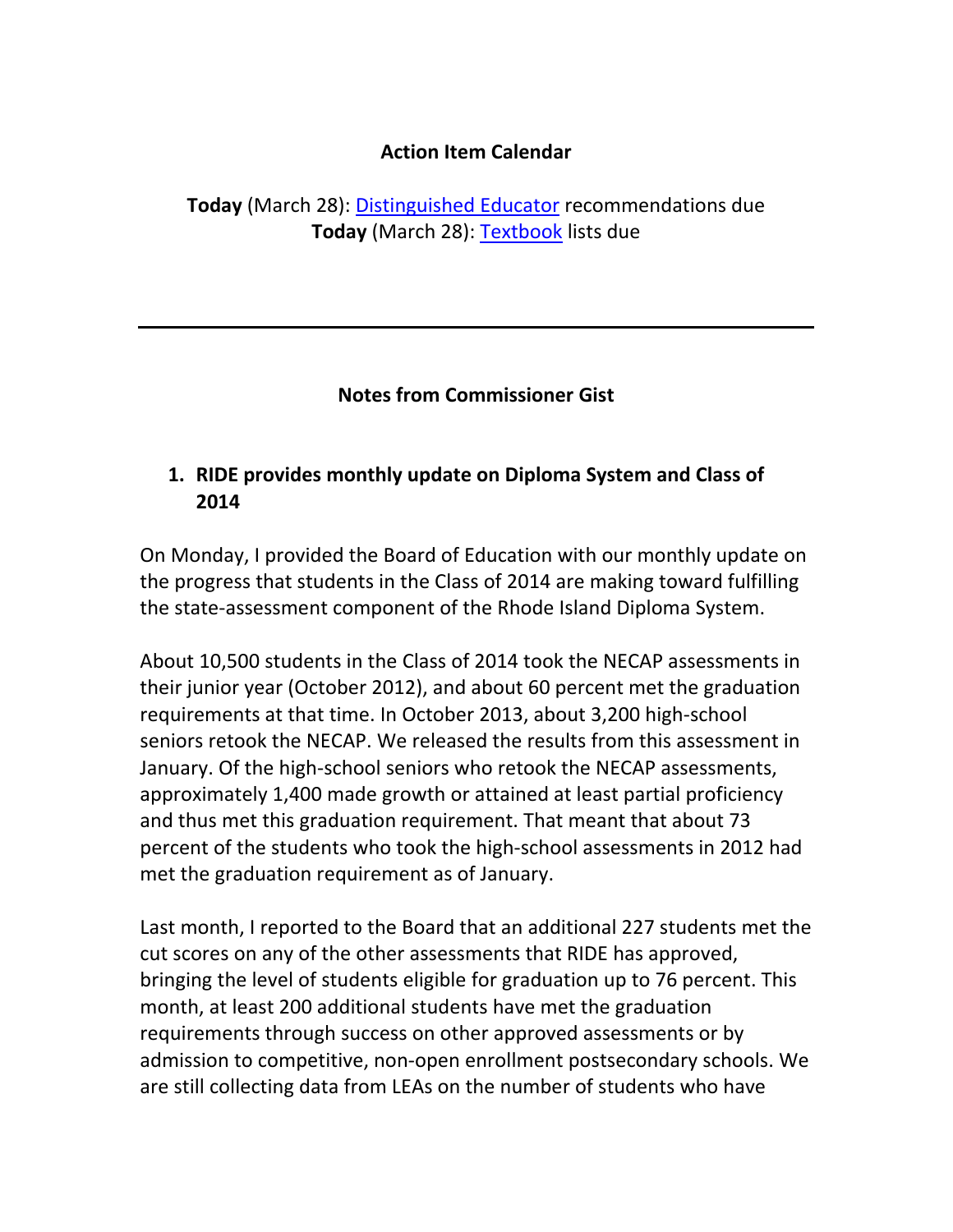succeed on other approved assessments or qualified for waivers. To date, however, 78 percent of the original cohort of students are eligible for graduation, and that percentage will grow as we continue collecting local data.

In February and March, we administered approximately 1,400 NECAP retakes in mathematics and 300 in reading throughout the state. RIDE staff members managed the test administration throughout Rhode Island and reported that generally speaking students were working hard and taking the third NECAP administration seriously. We will have results of these retakes by the end of next month. I appreciate the excellent cooperation from you and your team throughout this process, including test administration and collection of data. Let's keep working together to prepare all of our graduates for success.

# **2. Bioscience report from Rhode Island Tech Collective calls for STEM investments**

Last week, the Rhode Island Tech Collective, the bioscience and information‐technology industry association, released its *Rhode Island Bioscience Skills Gap Study* . The report profiles the burgeoning bioscience industry in Rhode Island and focuses on its workforce needs, including career and professional‐development opportunities and elementary and secondary education pathways. The report also makes recommendations to foster workforce and industry growth.

The report includes a timeline identifying bioscience industry development, workforce training, and K‐16 education achievements over the past decade. In particular, the report recommends engaging youth in STEM (Science, Technology, Engineering, Mathematics) fields, integrating STEM into the curricula for elementary and secondary education, and developing more integrated and afterschool STEM programs.

Supporting STEM, as well as STEM to STEAM (STEM plus Arts), initiatives has been an important part of our strategic plan and of our Race to the Top commitments. In particular, in my state of education address I identified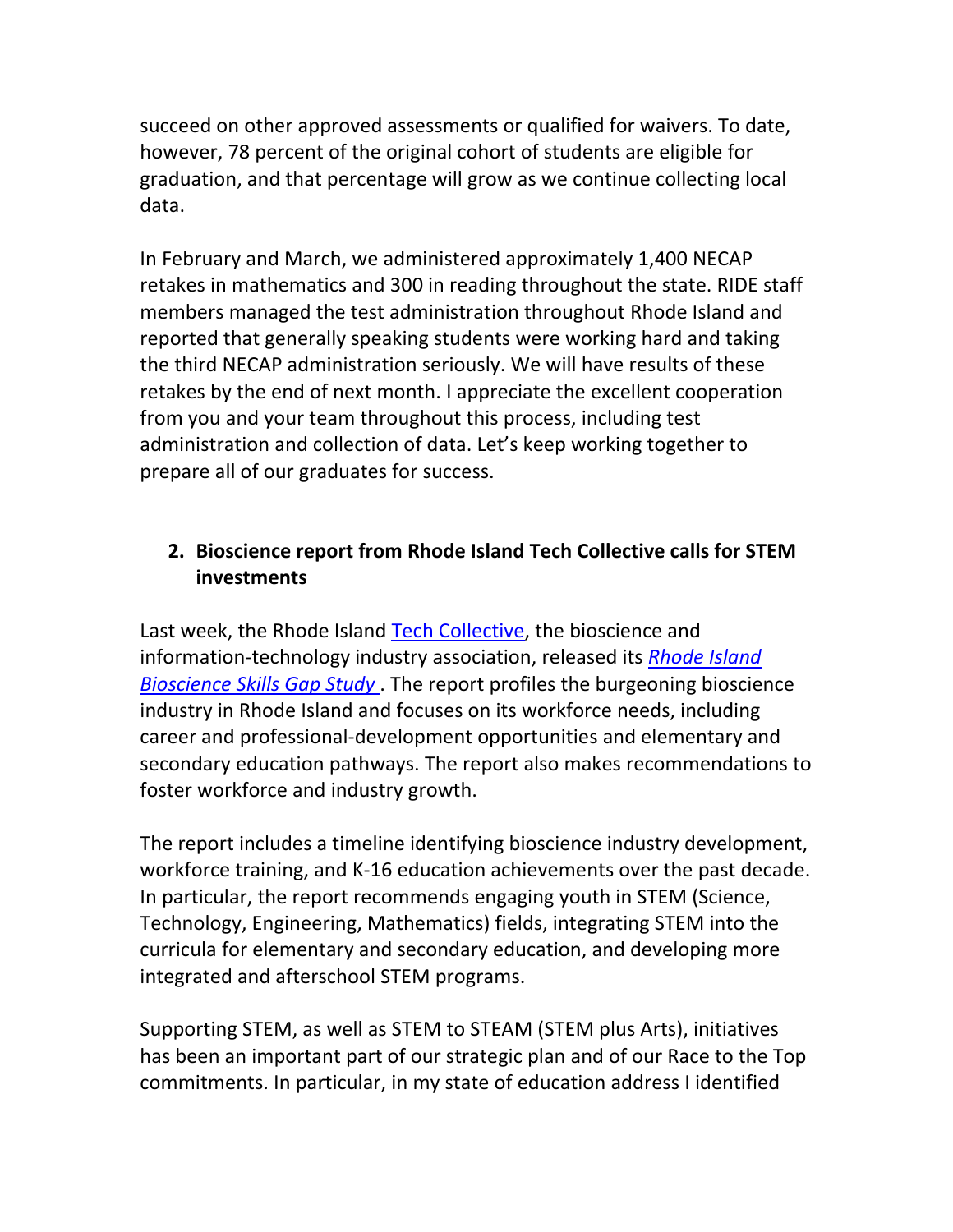STEAM initiatives as one of key areas that we will focus on increasingly in the coming years. On Thursday, I will be attending the Rhode Island STEAM Summit, at Salve Regina University, and I hope to engage in fruitful conversations about developing more STEAM programs in elementary, secondary, and higher education across our state.

# **3. RIDE developing options for cyclical educator evaluations**

A small group of educators met last week with RIDE staff members to consider cyclical options that we could introduce next year as part of our educator-evaluation systems. All of the options we are considering would address on‐going capacity concerns that you have expressed to us while also identifying ways through which educators will continue to receive annual feedback to help them strengthen their practice. The group will meet again in a couple of weeks to review and draft details regarding each option as well as to outline the opportunities for LEAs during the next school year. We look forward to sharing these options with everyone in the near future.

# **4. Three educators honored for excellence in career and technical education**

SkillsUSA Rhode Island has presented recognition awards to three Rhode Island educators, based on peer nominations, who represent excellence and professionalism in career and technical education. Dave Bannister, a construction‐technology instructor at the Chariho Career and Technical Center, is the 2014 SkillsUSA RI Career and Technical Educator of the Year. Joseph Fantozzi, a graphic arts and printing instructor, and Kristin St. Pierre, the social studies department chair, both at the William M. Davies, Jr. Career and Technical High School, are the 2014 SkillsUSA RI Advisors of the Year. Congratulations, Dave, Joseph, and Kristin, on these awards, and thanks for your commitment to career and technical education in Rhode Island!

# **5. Barnes & Nobel announces winners of "My Favorite Teacher" contest**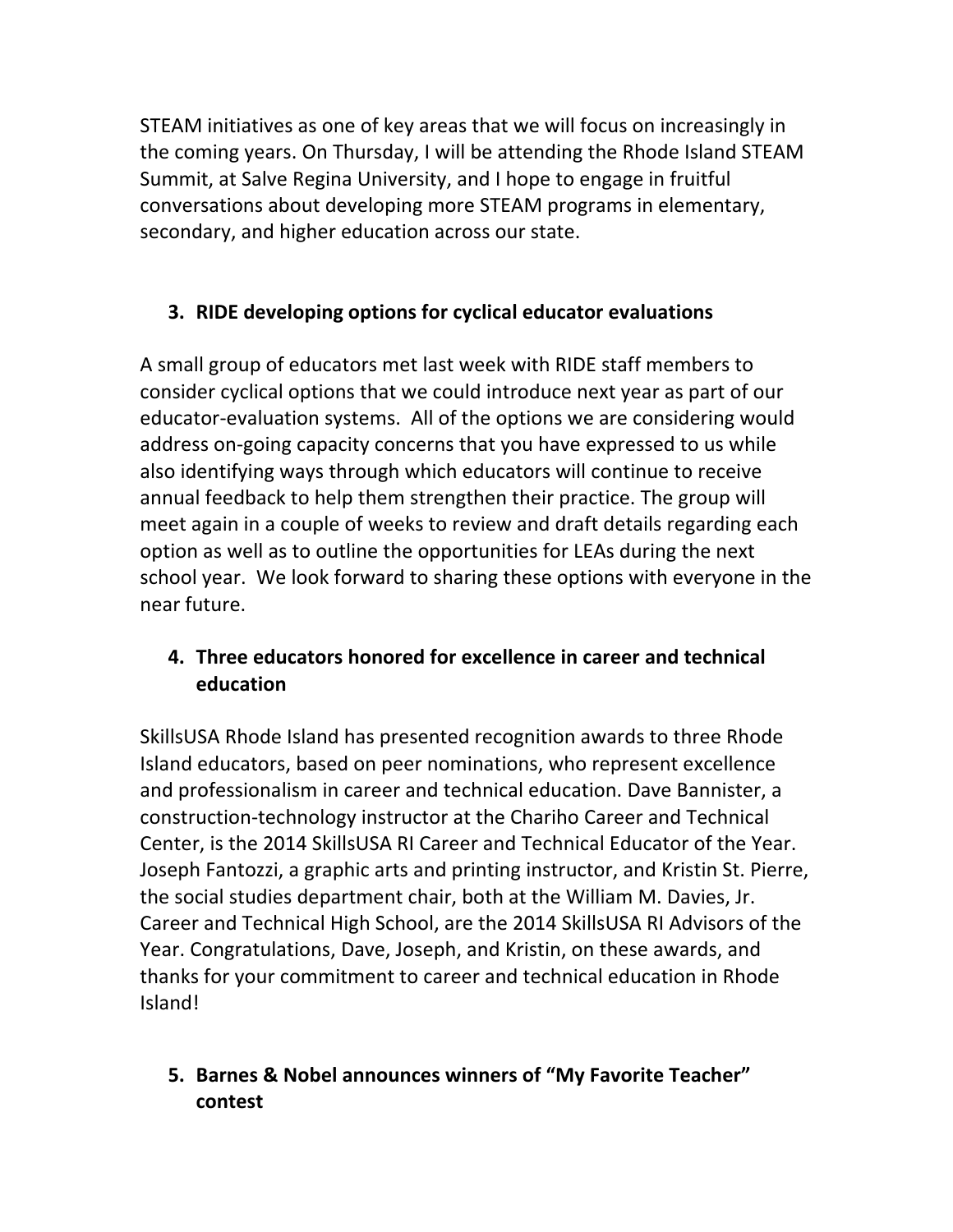Barnes & Noble, in Warwick, has announced that Marc Brocato, an English teacher at East Greenwich High School, has been named the local winner of the Barnes & Noble My Favorite Teacher Contest. Andrew Miner, a senior at East Greenwich High School, nominated Marc Brocato for this award. Students were invited to nominate their favorite teacher by writing essays, poems, or thank‐you letters that explain how their teacher has influenced their life and reveal why they appreciate and admire him or her. Both Marc Brocato and Andrew Minor will be recognized at a special event at Barnes & Nobel on April 29, at 6:30 p.m. Barnes & Nobel will also recognize the  $2^{nd}$ place winter, Mary Hoyt, of The Prout School, and 3<sup>rd</sup>-place winner Helen King, of Exeter‐West Greenwich Regional High School. Abigail Borges nominated Ms. King. Congratulations to the winning teachers and their students!

# **6. New England Secondary School Consortium honors Dr. Michael Barnes**

The New England Secondary School Consortium has named Dr. Michael Barnes as the recipient of its 2014 Rhode Island State Champion award, one of seven state and regional awards honoring educators "for their extraordinary commitment to ensuring that public‐school students across New England have a chance to succeed in school, live a fulfilled and meaningful life, and make a positive contribution to the world." Michael, the Foster‐Glocester Regional superintendent, is also serving as our 2014 Rhode Island Superintendent of the Year. Congratulations, Michael, on this well-deserved recognition!

### **From RIDE**

### *Assessments:*

**7. Seats still available for NECAP Science test‐coordinator training workshop**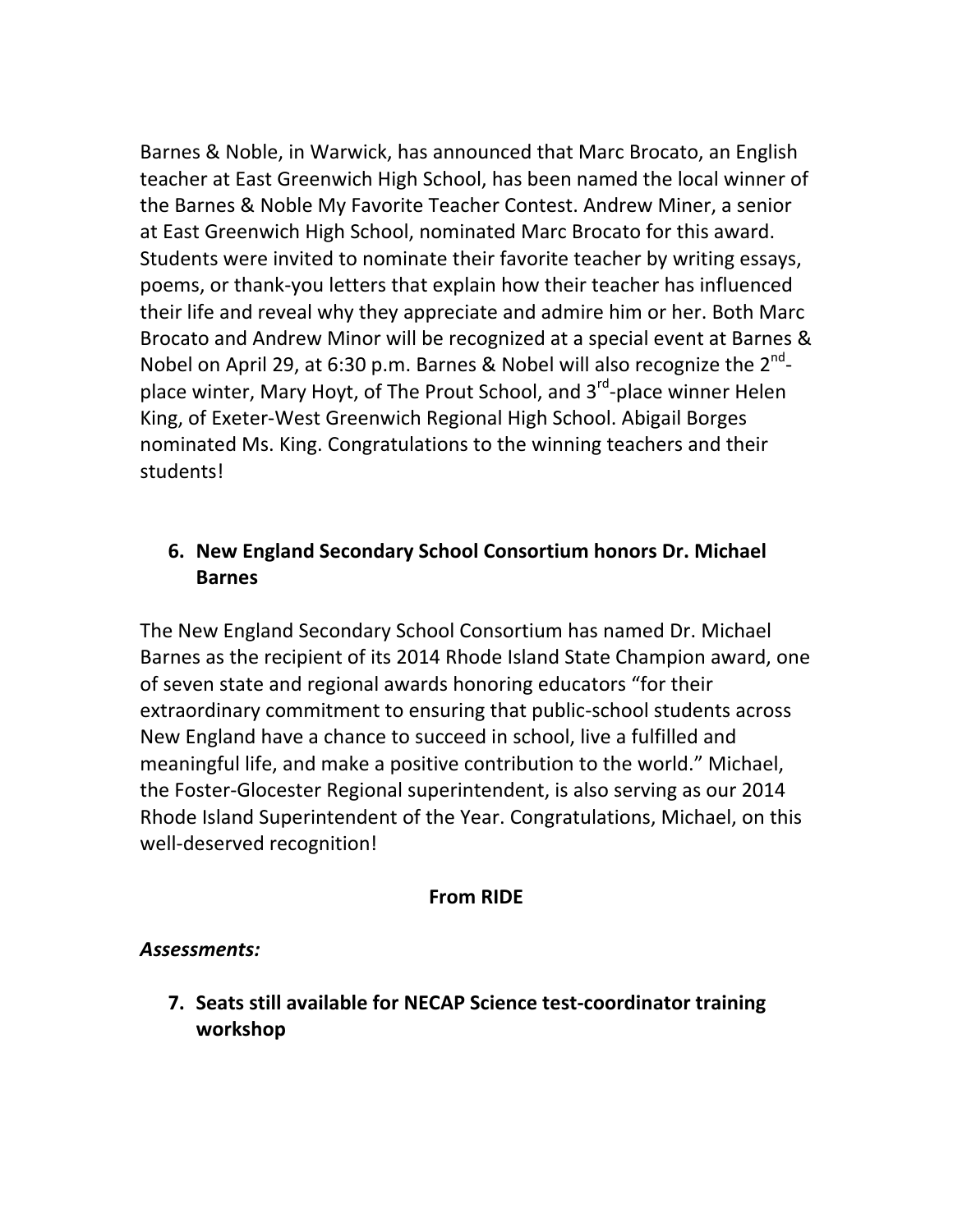To help prepare district and school test coordinators for the NECAP Science assessment, RIDE has scheduled workshops for the following dates and times:

- April 15, at the Providence Marriott Downtown, 1 Orms St.,  $(1 3.30)$ p.m.)
- April 16, at the Radisson Hotel, 2081 Post Rd., Warwick  $(9 11:30)$ a.m.)

(*Note: Both workshops cover the same material, so there is no need to attend both workshops.*)

Registration for these workshops can be done online by going to http://iregister.measuredprogress.org, selecting "New England Common Assessment Program" from the drop‐down menu, clicking "Enter" and selecting a workshop, and then following the online directions. On‐site, in‐ person registration will also be available on the day of each workshop, 30 minutes prior to the scheduled start time.

Workshop attendance is strongly encouraged, as the latest information on NECAP testing policies and procedures as well as information about test security will be provided.

If you have any questions about these workshops, please contact Dr. Kevon Tucker‐Seeley (kevon.tucker‐seeley@ride.ri.gov, or 222‐8494).

# **8. RIDE invites educators to participate developing NECAP science assessment items**

RIDE is offering an opportunity for classroom teachers and other educators to participate in the development process of the NECAP science assessments for grades 4, 8, and 11. The NECAP teacher committees are essential to the work of creating a valid and reliable assessment system. Many of your teachers have participated in these committees and have learned a lot – not only from the process, but also from the teachers representing New Hampshire and Vermont.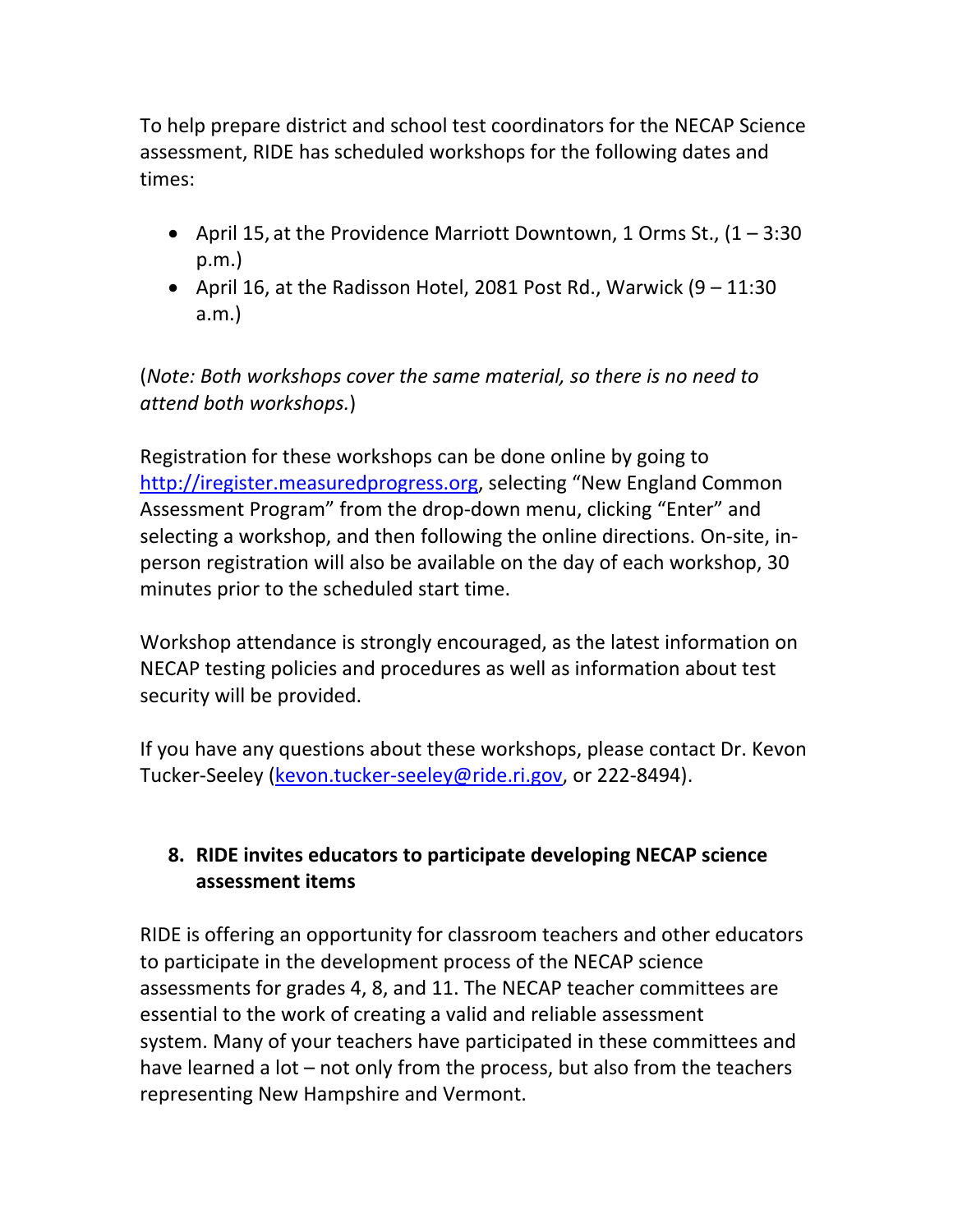Please encourage teachers to apply to represent our students as a member of the Bias & Sensitivity Review Committee. Applications can be found on the RIDE website, at:

### www.ride.ri.gov/NECAP‐Science‐IRC‐Bias

The Bias & Sensitivity Review Committee will convene for one day, **August 7.**

To prepare assessment items for field‐testing, all NECAP assessment items are reviewed to ensure that they are free from language or content that may negatively affect the performance of a specific group of students. This work is done by a team made up of four educators from each state (Rhode Island, New Hampshire, and Vermont) for a total of 12 educators being selected to serve on the Bias & Sensitivity Review Committee. These educators either represent specific groups (e.g., racial, ethnic, or religious groups; rural or urban interests; individuals with disabilities; recent immigrants; English language learners) or they have direct experience working with students from these groups.

To qualify, educators should meet the following criteria:

- have current and direct experience teaching or working with students;
- offer a unique perspective on one or more specific student groups;
- be willing to work intensively with a team of educators for two consecutive days; and
- have experience with the science GSEs for their grade span.

The Item Review Committee will convene on two days, **August 7 and 8.**

Each year, as part of preparing assessment items for field‐testing, NECAP science items and the inquiry tasks are reviewed for alignment to the appropriate science assessment target, depth‐of knowledge level, student accessibility, and instructional relevance. This work is done by three content‐area teams of 12 educators, with four teachers each from Rhode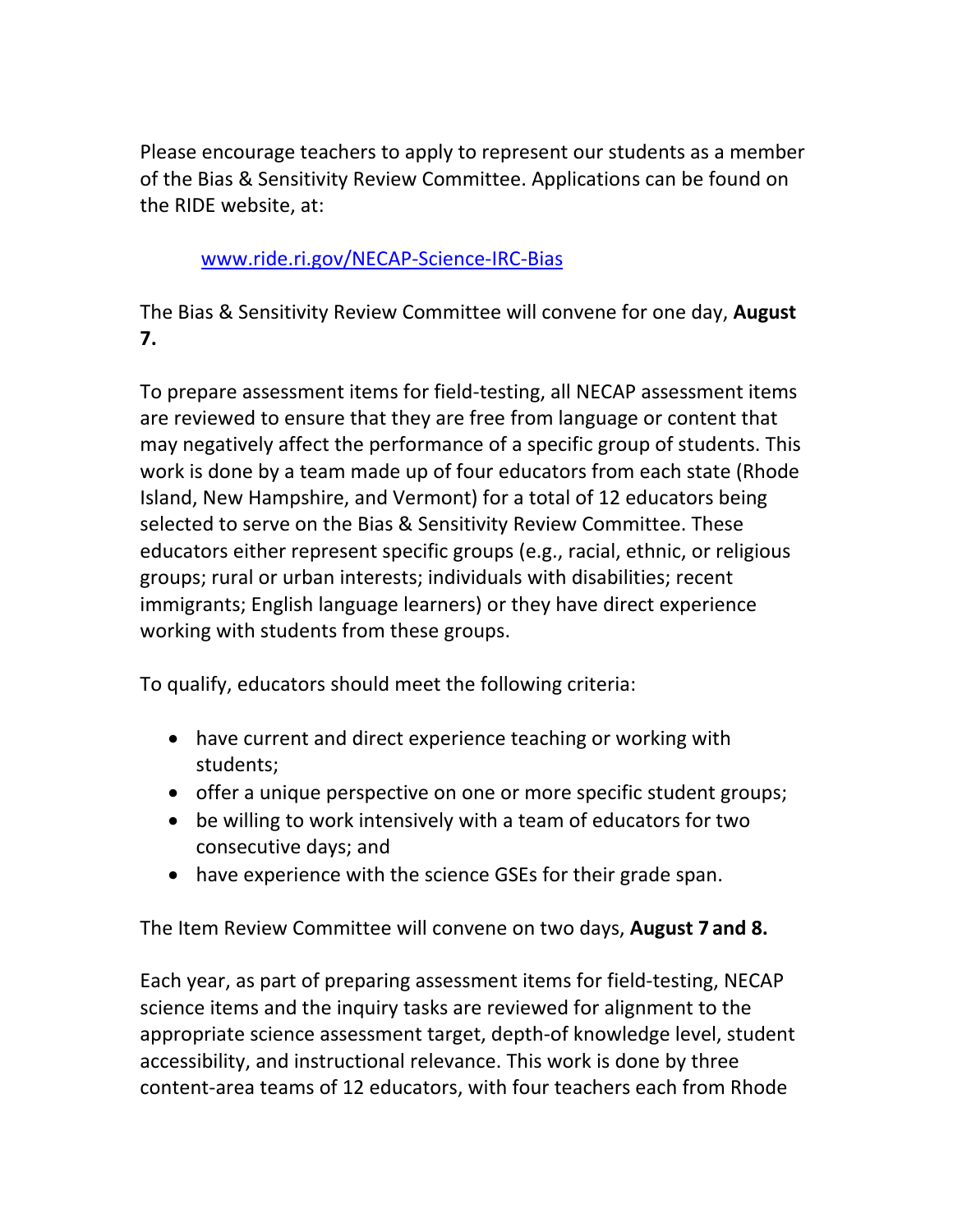Island, New Hampshire, and Vermont on each team. The Item Review Committees meet once a year.

To qualify, educators should meet the following criteria:

- have advanced knowledge and experience with the Grade Span Expectations,
- have experience teaching at the relevant grade cluster; and
- be willing to work intensively on a team for two or more consecutive days.

Applications are available on our website, at:

www.ride.ri.gov/NECAP‐Science‐IRC‐Bias

If you have questions about these teacher committees, please contact the following RIDE personnel:

- Peter McLaren, at peter.mclaren@ride.ri.gov; or
- Jennifer Sołek, at Jennifer.solek@ride.ri.gov

## **9. PARCC Field Test off to a great start!**

This week, the PARCC Field Test officially started and participating schools across the state began administering the Performance‐Based Assessments. We would like to take this opportunity to thank everyone for a successful first week and for all of your excellent feedback! We are grateful that schools and districts have shared concerns and suggestions as well as positive implementation experiences. Please continue to document any concerns, suggestions, and positive experiences. Also, be sure to encourage folks to respond to the Test Coordinator, Test Administrator, and Student surveys as this important feedback will be used to make improvements prior to next year's operational administration of the PARCC assessments.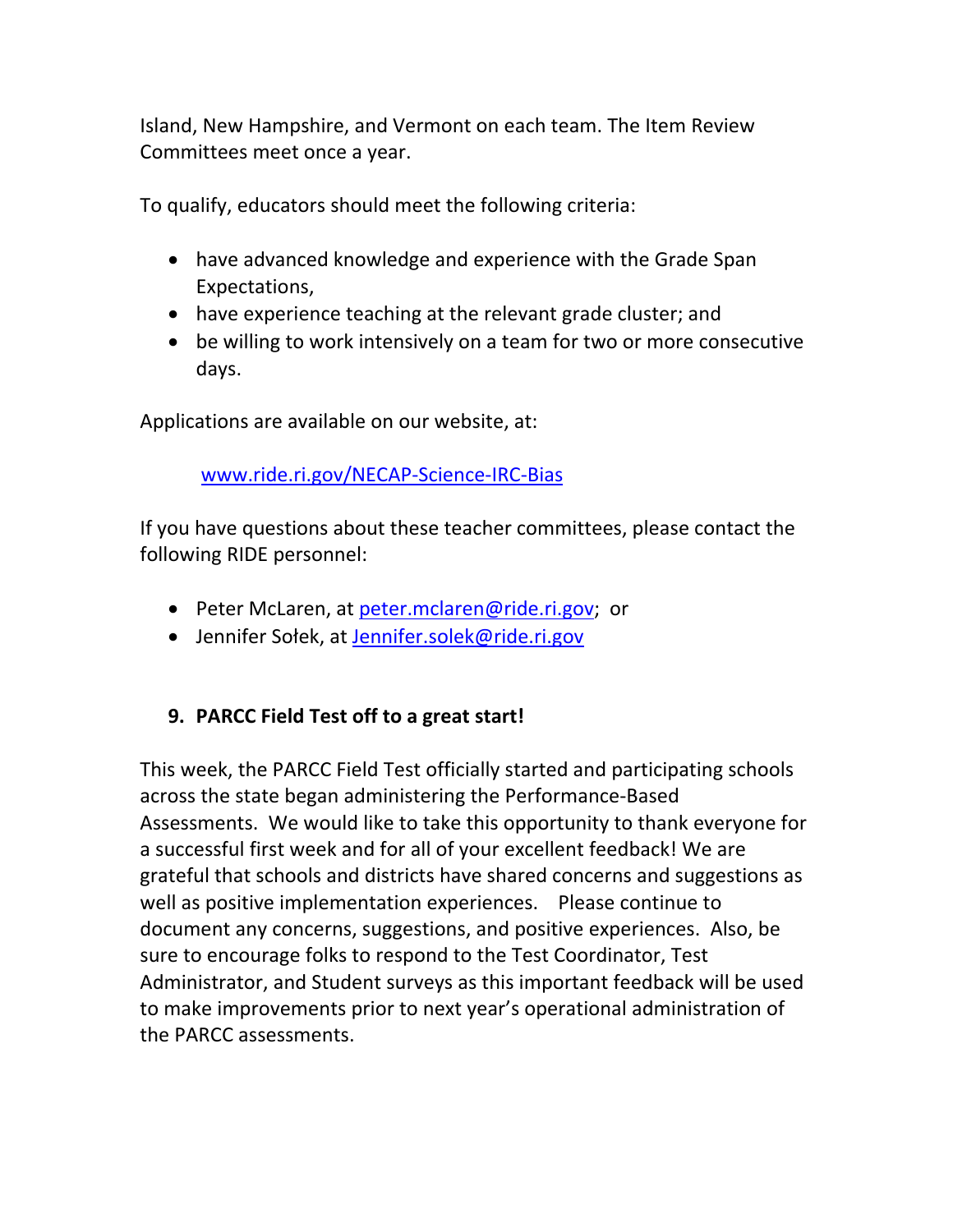So far, things are running smoothly in Rhode Island, with no reported paper‐based testing incidents and only a few isolated technology‐related incidents reported so far for computer‐based testing. These incidents generally involved one or two (out of a dozen or more) student computers "freezing up" during testing or students having difficulty entering responses in the spaces provided. We have feedback from some middle school students that they liked all of the tools, specifically the calculator, eliminate answer choice, and the flag/review tool. There was also general consensus that they appreciated having longer, but fewer questions. The students biggest complaints were regarding glitches with technology when using some of the tools.

RIDE encourages schools to continue to contact PARCC Support at 888‐493‐ 9888 or PARCC@support.pearson.com if any incidents arise or if there are any questions relating to navigating PearsonAccess or TestNav or relating to testing materials or accessing other PARCC resources, etc. As a reminder, please be sure that your school and district test coordinator's information is correct in the eRIDE School Directory and also on PearsonAccess to ensure timely receipt of communications and materials.

A few things that have come up during conversations with other PARCC states that RI schools should be aware of include the following:

- 1. Test Administrators/Teachers need to be aware of a **Field Test Administration Alert** released on 3/27 that provides guidance on important changes to scripts in the Test Administration Manual. Please refer to the complete Alert that was sent out via the PARCC listservs on 3/27. In short, the Alert provides "replacement paragraphs" for Test Administrators/Teachers to read in place of text currently found in the Test Administration Manual regarding constructed responses. The new text encourages students to ensure their responses to constructed response items are well developed and thorough and remind students to use evidence from the passages to develop and support their ideas.
- 2. Test Administrators/Teachers—especially those administering online assessments—must read and follow the scripts exactly as they are written in the Test Administrator Manual for each session.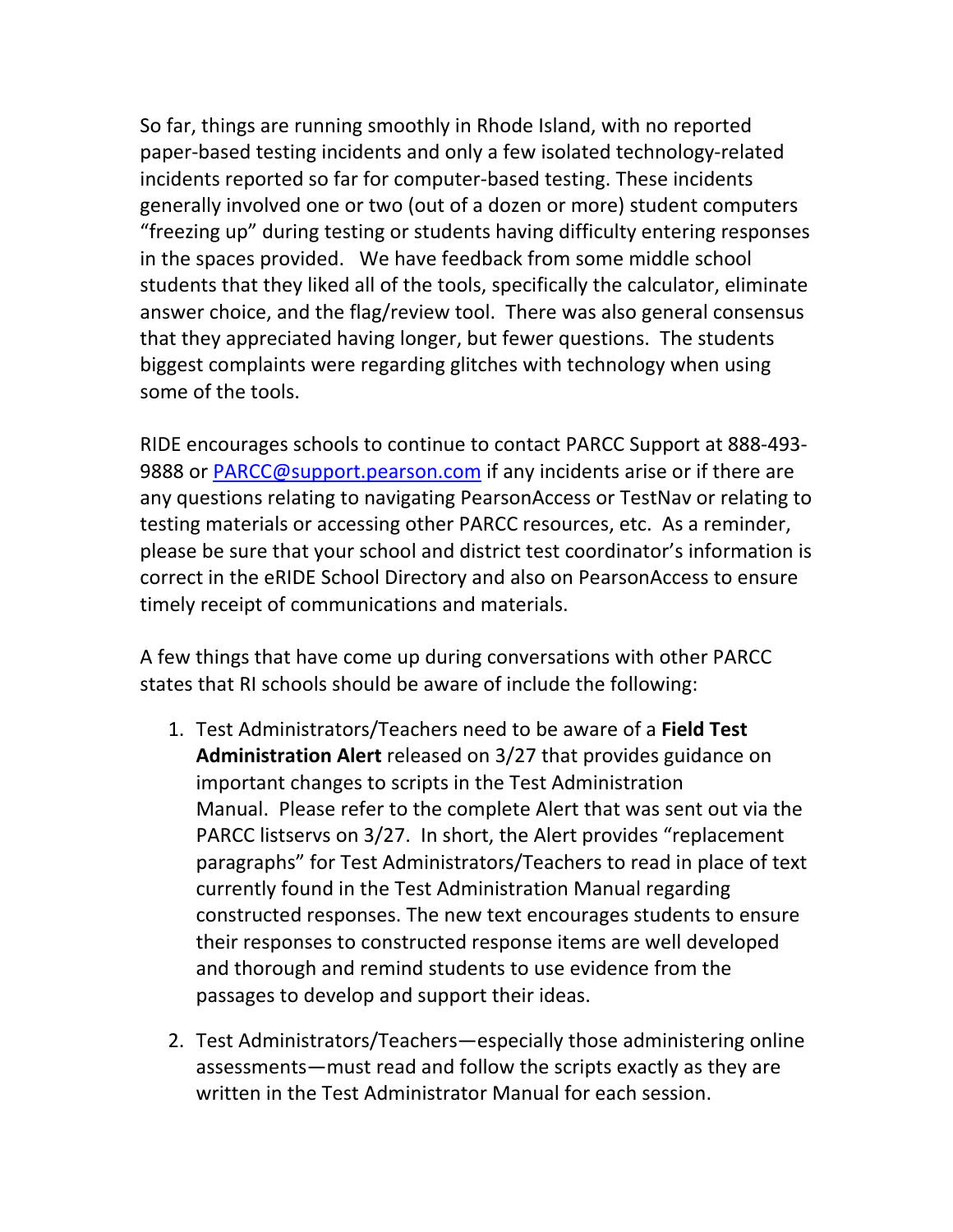- 3. Test Administrators/Teachers should only provide one seal code at a time to students taking online assessments.
- 4. Some students taking online assessments are prematurely hitting the "Submit Final Answers" button before they have completed the final test session within the Performance‐Based Assessment (PBA). Note that students should ONLY do this when they have reached the final test session/task within the PBA. If this happens, then these students will not be able to log into the second test session (e.g., Session 2 for Math PBA or Research Simulation for ELA PBA) and they will get an error message that says: "Msg 9025: This test has been completed and may not be taken again." As a general rule, students should not "submit final answers" until after they've completed the student survey. If you get a report from a school on this issue, instruct them to call the PARCC Support Center at 888‐493‐9888 and ask them to "unsubmit" the student's test so the he/she may continue testing.

As always, if there are any questions or concerns, schools can contact RIDE's "PARCC Team" via email at PARCC@RIDE.RI.Gov or by calling Dr. Kevon Tucker‐Seeley (222‐8494), Kamlyn Keith (222‐8465), or Lee Rabbitt (222‐8495).

## **10. PARCC releases practice tests**

This week PARCC released ELA/Literacy Practice Tests for grades 3‐11. This release is one of two major releases of the Practice Tests: A spring 2014 release and a fall 2014 release.

## *A. SPRING 2014 RELEASE*

The spring 2014 release includes the "Performance‐Based Assessment" Practice Tests in English Language Arts/Literacy and the "End‐of‐Year" Practice Tests in mathematics. The following are available now or will be available in the next 2 weeks:

 Grades 3–11 Performance‐Based Assessment tests for ELA (these are all available now at http://practice.parcc.testnav.com/#)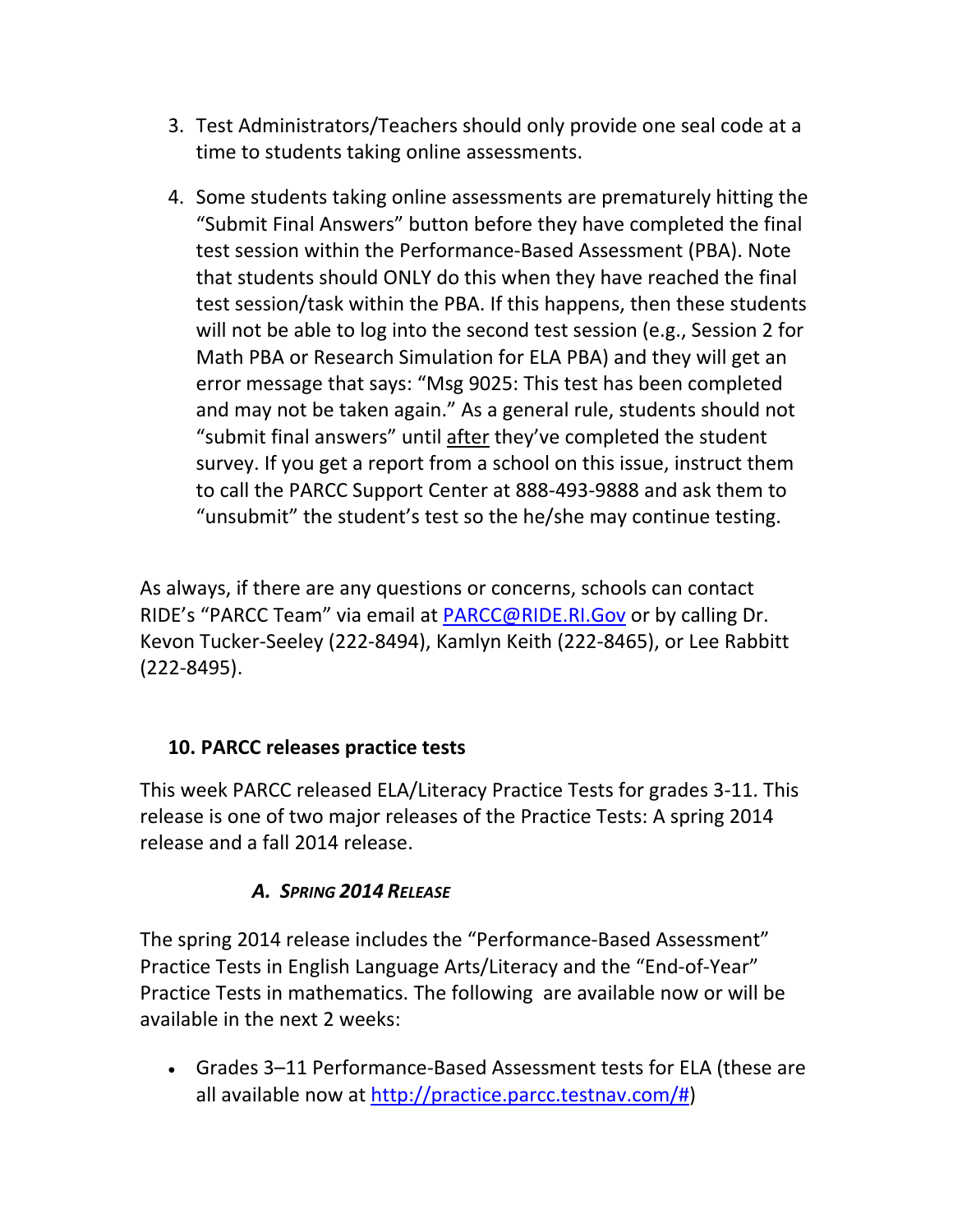- Grades 3–8 End‐of‐Year tests for mathematics (these will be available the week of April  $7<sup>th</sup>$ )
- Algebra I, Geometry, and Algebra II End‐of‐Year tests for mathematics (these will be available the week of April  $7<sup>th</sup>$ )

### *Notes about scoring:*

- o The spring 2014 releases will *not* have scoring capability built into the tool. PARCC will provide answer keys and rubrics.
- o The PARCC English Language Arts/Literacy summative assessments will include one prose constructed response item for each of the tasks that appears on the Performance‐Based Assessment component. Teachers can score the three prose constructed responses by looking at the draft. Learn more about rubrics.

## *B. FALL 2014 RELEASE*

What will be available:

- Grades 3–11 "End‐of‐Year" tests for ELA
- Grades 3–8 "Performance‐Based Assessment" tests for mathematics
- Algebra I, Geometry, and Algebra II "Performance‐Based Assessment" tests for mathematics

If you have any questions about the PARCC Field Test, please contact RIDE's "PARCC Team" via email at PARCC@RIDE.RI.Gov or by calling Dr. Kevon Tucker‐Seeley (222‐8494), Kamlyn Keith (222‐8465), or Lee Rabbitt (222‐ 8495).

## *Educator Certification:*

## **11. Online certification renewal for full certificates available through My eCert**

We are pleased to announce the launch of Online Certification Renewal through My eCert, our educator‐certification portal. Online renewal is now available for My eCert users who have full certificates (Initial or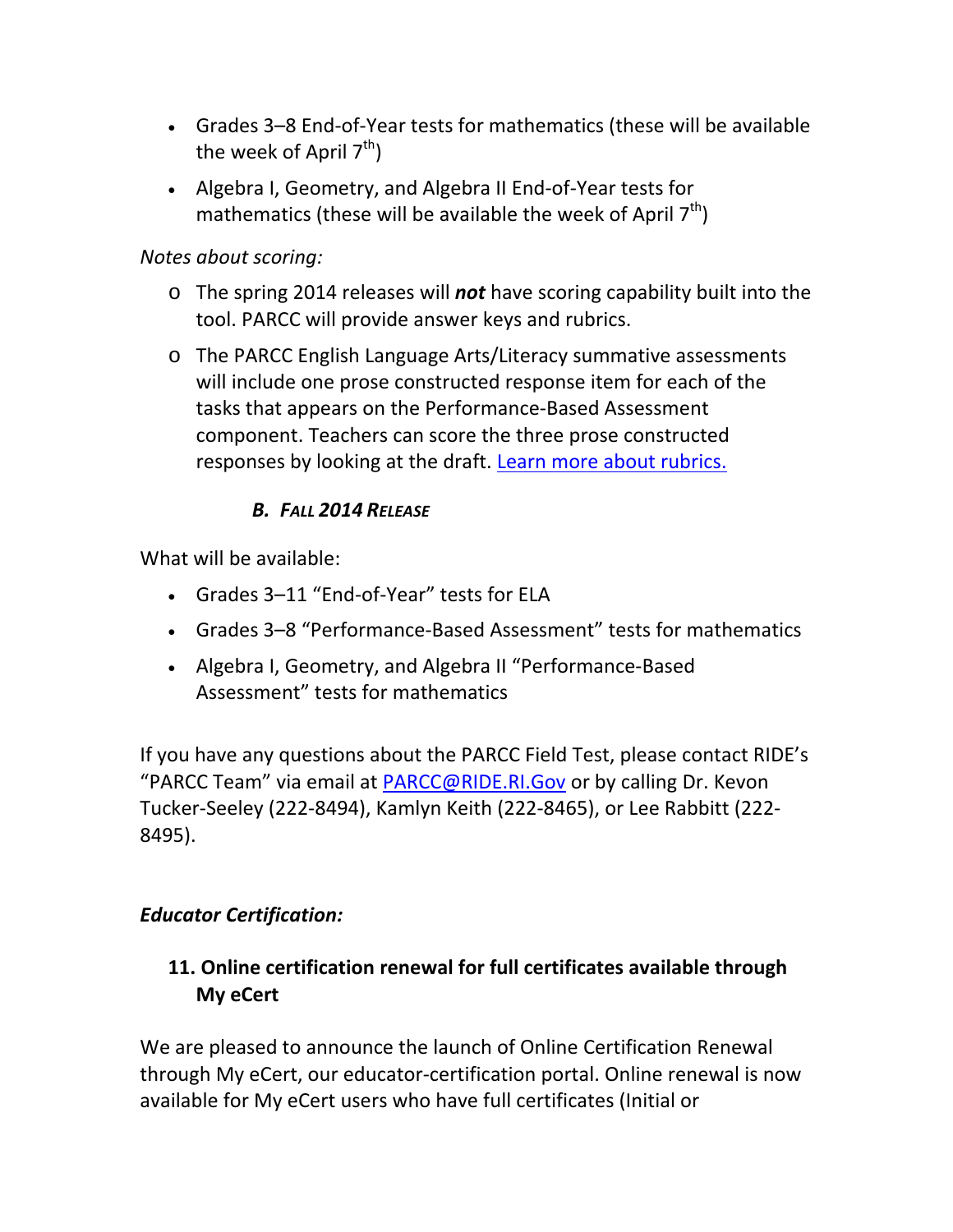Professional) expiring on August 31, 2014. Educators can make renewal payments by credit card (Visa, MasterCard, or Discover).

At this time, however, educators must renew all preliminary certificates (One‐Year Professional and Temporary Initial) as well as permits (Substitute) through a paper application.

Please note that, as of last year, RIDE discontinued mailing paper copies of certificates to educators. We send all certificates e‐mail only. We encourage all educators to maintain a current e‐mail address in their My eCert profile.

For more information about online application in My eCert and answers to frequently asked questions (FAQ), go to: http://ride.ri.gov/Certification‐Updates.

#### *Data and Reports:*

### **12. High School NECAP Retake Data Update**

RIDE will be collecting updated information for  $12<sup>th</sup>$  grade students in danger of not graduating in June 2014. RIDE has updated the spreadsheets used for NECAP testing in early March with information gathered during the NECAP retest. The spreadsheets will be available to high schools and districts in RIDEMap District Exchange on March 31, 2014. Instructions for completing the spreadsheet will also be included in RIDEMap District Exchange. These spreadsheets need to be updated and uploaded in RIDEMap District Exchange by Friday, April 4, 2014. If you have any questions, please submit a helpdesk ticket at https://support.ride.ri.gov.

### *Race to the Top:*

**13. Race to the Top Webinar on No‐Cost Extension Funding Options for Districts**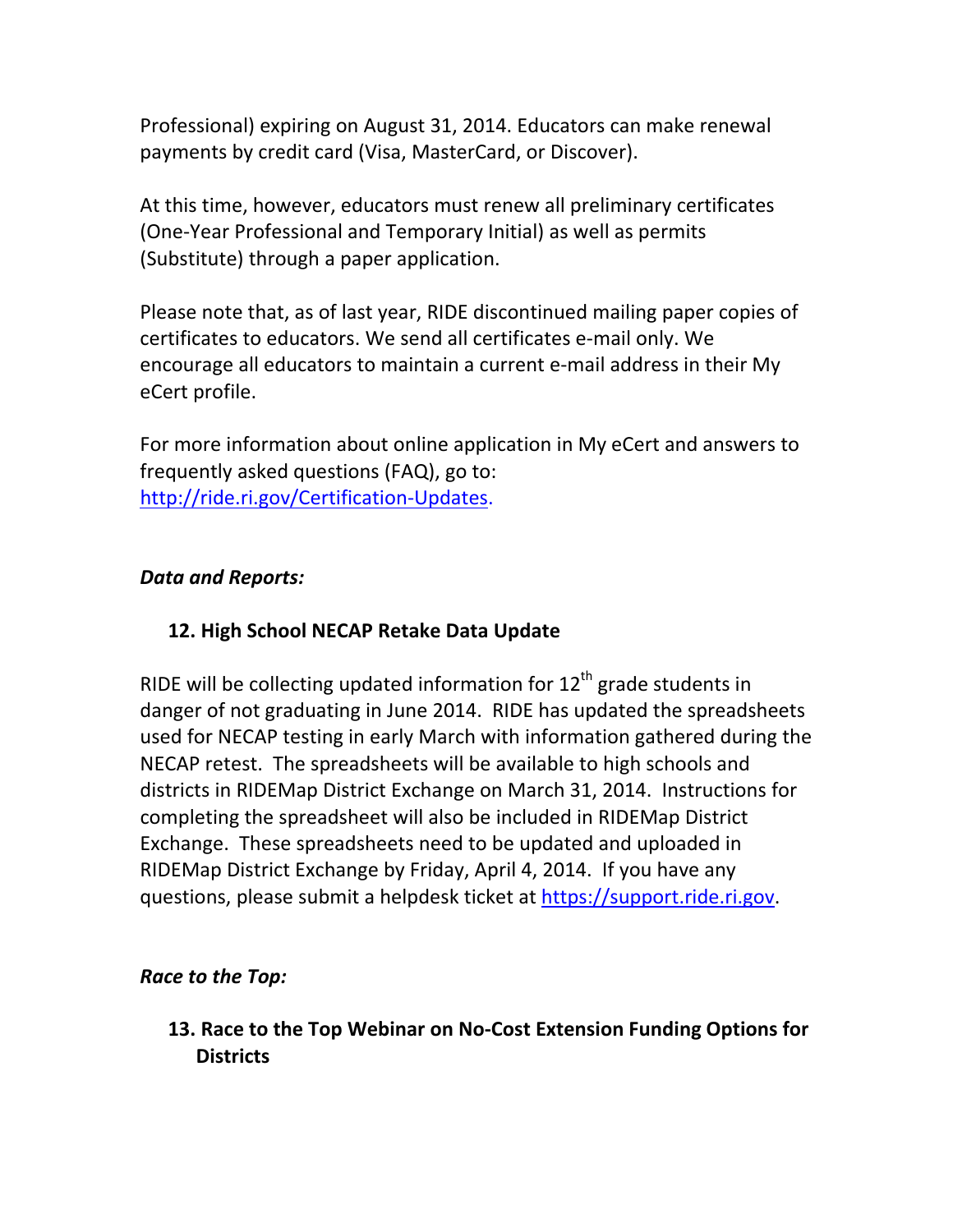Our Race to the Top team is holding a Webinar on Tuesday, April 8th at 8:30 AM to discuss options for districts under our RTT no‐cost extension. The webinar will review the relevant timelines and processes for districts interested in amending or applying to extend their RTT funding for Year 5. During this time, we will also provide districts with examples of activities that would be considered relevant uses of funding under the no‐cost extension application approved by USED. As a reminder, under the Year 4 timelines, funds must be obligated by September 23, 2014 and liquidated by December 23, 2014.

### *Legal:*

### **14. Commissioner's decisions issued regarding residency, summer‐ school fees, Commissioner's authority**

RIDE has recently released these Commissioner's decisions:

Student, being a resident of Coventry, must disenroll from West Warwick and enroll in Coventry at end of current school year. http://www2.ride.ri.gov/applications/RideDirectory/DOCS/2014/001 -14 Residency of M DOE 031714.pdf

Cumberland is authorized to charge a fee for summer school program.

http://www2.ride.ri.gov/applications/RideDirectory/DOCS/2014/002 -12 Student G. DOE Vs. Cumberland SC on remand 031814.pdf

Woonsocket residence of parent determines responsibility for providing FAPE to student admitted as long‐term patient at Tavares Pediatric Center in Providence.

http://www2.ride.ri.gov/applications/RideDirectory/DOCS/2014/003 ‐14\_IN\_RE\_VSS\_DOE\_032114.pdf

Commissioner lacks authority over issues relating to curriculum and instruction and teacher discipline.

http://www2.ride.ri.gov/applications/RideDirectory/DOCS/2014/004 -14%20 Janice Black Vs Barrington SD 032114.pdf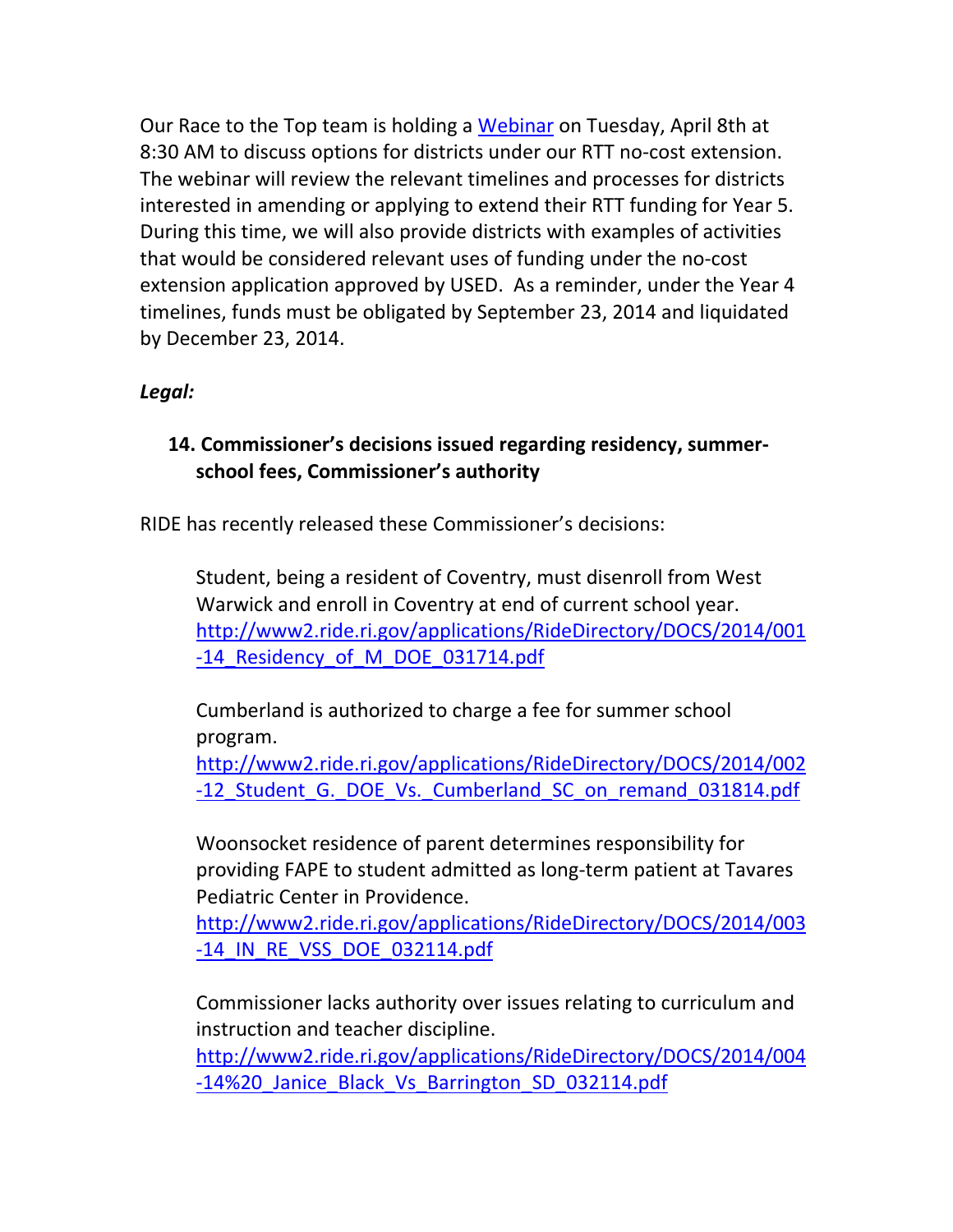#### *Events:*

# **15. 2014 RI Social Studies Summer Institute –Save the Date and Call for Proposals**

RIDE and the RI State Panel on Civic Education (SPCE) will host the 2014 RI Social Studies Summer Institute on May 31, 2014. Members of the State Panel include: the RI Social Studies Association, the RI Historical Society, and K‐12 and higher education educators. The theme of this FREE conference is the impact of civic action and civic education on Rhode Island's history and future. This conference will include workshops on integrating social studies content with the Common Core State Standards (CCSS), instruction and assessment strategies and resources, the RI Social Studies GSEs (SS GSEs), and topics in Rhode Island History and civic education.

The conference aims to provide teachers with opportunities to hear first‐ hand from their peers about successful strategies and resources for teaching the SS GSEs and integrating the CCSS, to learn more about resources supporting instruction in Rhode Island history and civic education, and to create partnerships between K‐12 institutions and higher education to further student engagement. Students have been invited to present their civics and history projects during a special session in the afternoon.

We are soliciting proposals from educators for workshop sessions until **April 28, 2014**. RIDE and members of the SPCE's Institute Planning Committee will review the proposals and will notify successful proposals by May 2. There are up to 12 workshop session slots available.

The application and directions for submission can be found in this document:

www.ride.ri.gov/Social‐Studies‐Institute‐Presentation‐Proposal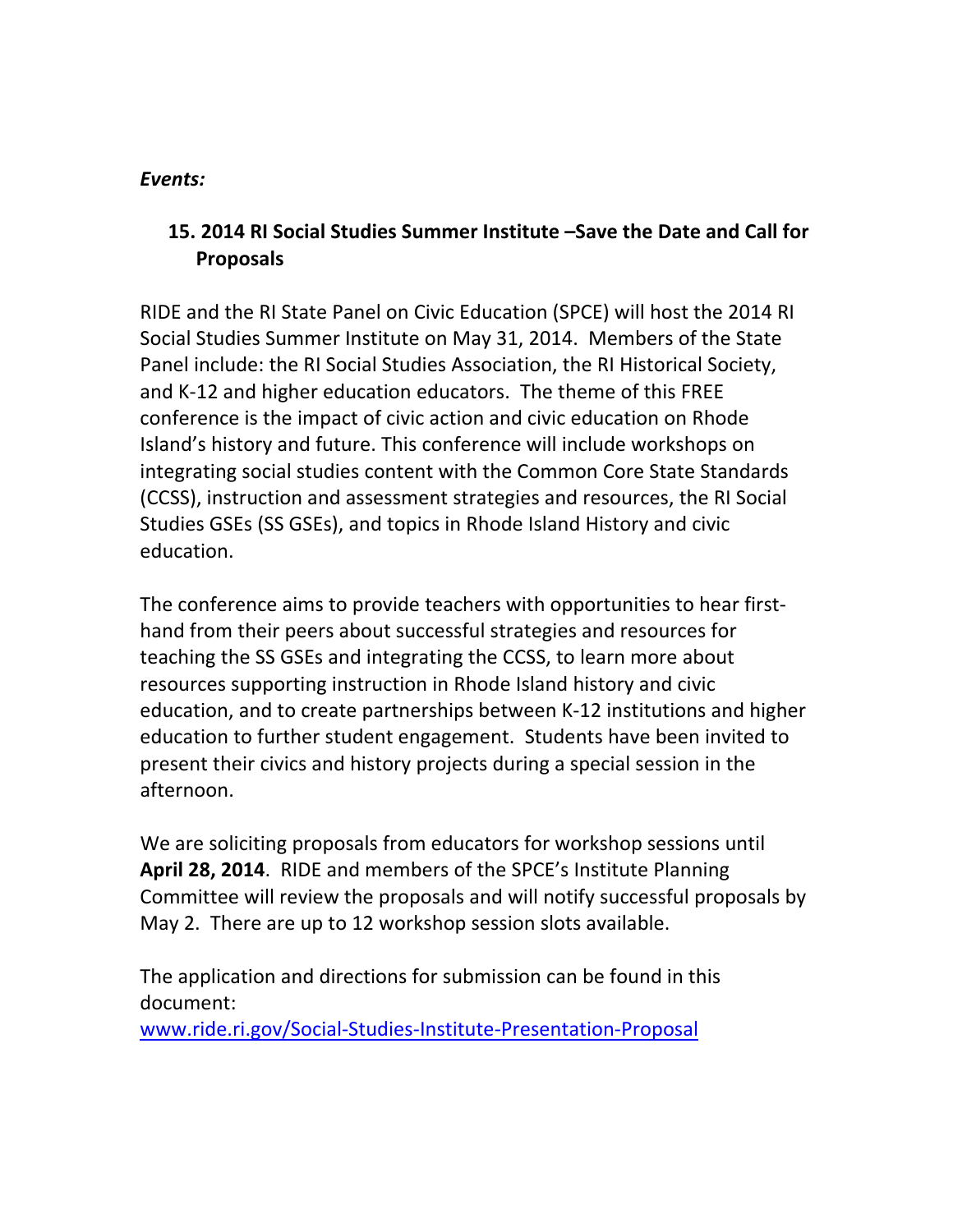An Institute location, agenda, and overview will be posted soon at www.ride.ri.gov/Social‐Studies.

Questions about the Institute may be directed to Kamlyn Keith (kamlyn.keith@ride.ri.gov).

Thank you for sharing this great opportunity with your teachers and administrators! We look forward to receiving their proposals and seeing them at the conference.

### **From the U.S. Department of Education**

# **16. U.S. Department of Education, White House issue report on Race to the Top**

On Tuesday, the U.S. Department of Education and the White House jointly issued a report on the Race to the Top initiative: Setting the Pace: Expanding opportunity for America's students under Race to the Top. The report encompasses five areas: challenging courses, support for educators, STEM opportunities, transition to new standards, and turning around the lowest‐performing schools. The report highlights Rhode Island regarding our induction program for beginning teachers. A news release on the report is available here, and the full report is available here.

#### **From other organizations**

### **17. Workshop offered on water quality, wetland exploration**

Please see this message from the Wood‐Pawcatuck Watershed Association:

*What:* Project Wet Workshop *When:* May 3, 9 a.m. to 3:30 p.m. *Where:* Wood‐Pawcatuck Watershed Association campus, 203 Arcadia Road, Hope Valley